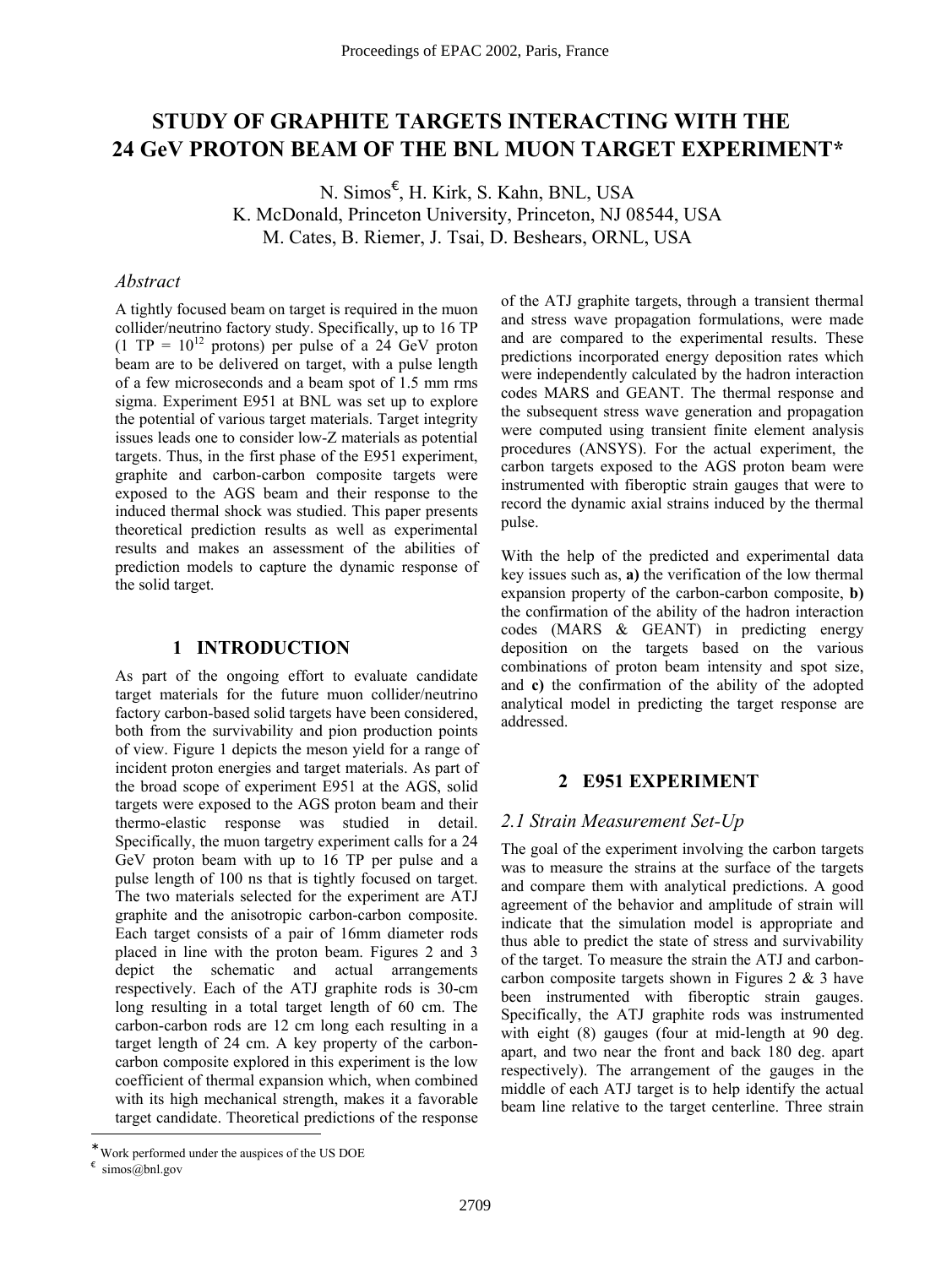gauges were placed in the front carbon-carbon rod and two in the rear. All gauges were set to record axial strains. These strain gauges are designed around an interferometer by FISO Technologies Inc.



Figure 1.Meson yield for various target materials



Figure 2: Schematic plan-view of target arrangement



Figure 3: Instrumented targets in the E951 enclosure

The basic active element (cavity) consists of two mirrors facing each other. The direct output is a 100 KHz signal. However, when the acquired signal goes through a custom-made filtering that is based on signal de-composition and re-construction, a 500 KHz strain signal is deduced. The wavelength of the induced shock front and the ability of acquisition system to capture it is vital for strain amplitude and time structure assessment.

### *2.2 Strain Measurements*

In the course of the carbon target tests of the E951 experiment beam intensities up to 3.1 TP was delivered on target. Based on activation analysis of the beam windows of the target space (see Fig. 2) the corresponding beam spot size was of the order of 0.3mm x 1mm rms.

Figures 4 through 7 depict actual strains recorded by the strain gauges. Specifically, Figures  $4 \& 5$  are associated with 1.7 TP proton beam and the tighter of the two spots and they show strains in the middle of the front ATJ rod at gauges 1 & 3 which are 180 deg apart. As expected, the two are out of phase as soon as the bending modes are excited. As shown in Figure 5, for a few axial vibration cycles the two locations move together. Figure 6 depicts strains also in the middle of the front target rod and at locations 180 deg apart. The responses are in phase implying that the target bends about the axis connecting them. Figure 7 compares strains in the middle of the two ATJ rods. It can be clearly seen that the proton beam has been significantly dispersed by the time it reaches the back target rod.

Dispersion of the generated stress pulse can be seen in the recorded strains. This is due to both material damping and friction loss at the interface of the target with its collar-like supports.



Figure 4: Strains in the front ATJ rod (180º apart)



Figure 5: Initial strain cycles of record in Fig.5

Analytical calculations confirmed the fundamental periods for radial, axial and bending modes. Specifically, the observed bending frequency in the ATJ targets is approximately 390 Hz and the calculated is 395Hz. The axial "ringing" period observed is approximately 265µs and the calculated period is of the order of 261µs.

Figure 8 depicts the finite element analysis results in the middle of the front rod based on 1.7 TP beam and the revised spot (0.3mm x 1mm rms). While uncertainties regarding the offset of the proton beam and the spot size still exist, the prediction results compare well with the experimental results of Fig. 5. One should note that no dispersion other than geometric was introduced in the finite element analysis. Figures 8 and 9 depict prediction and actual results near the front end of the